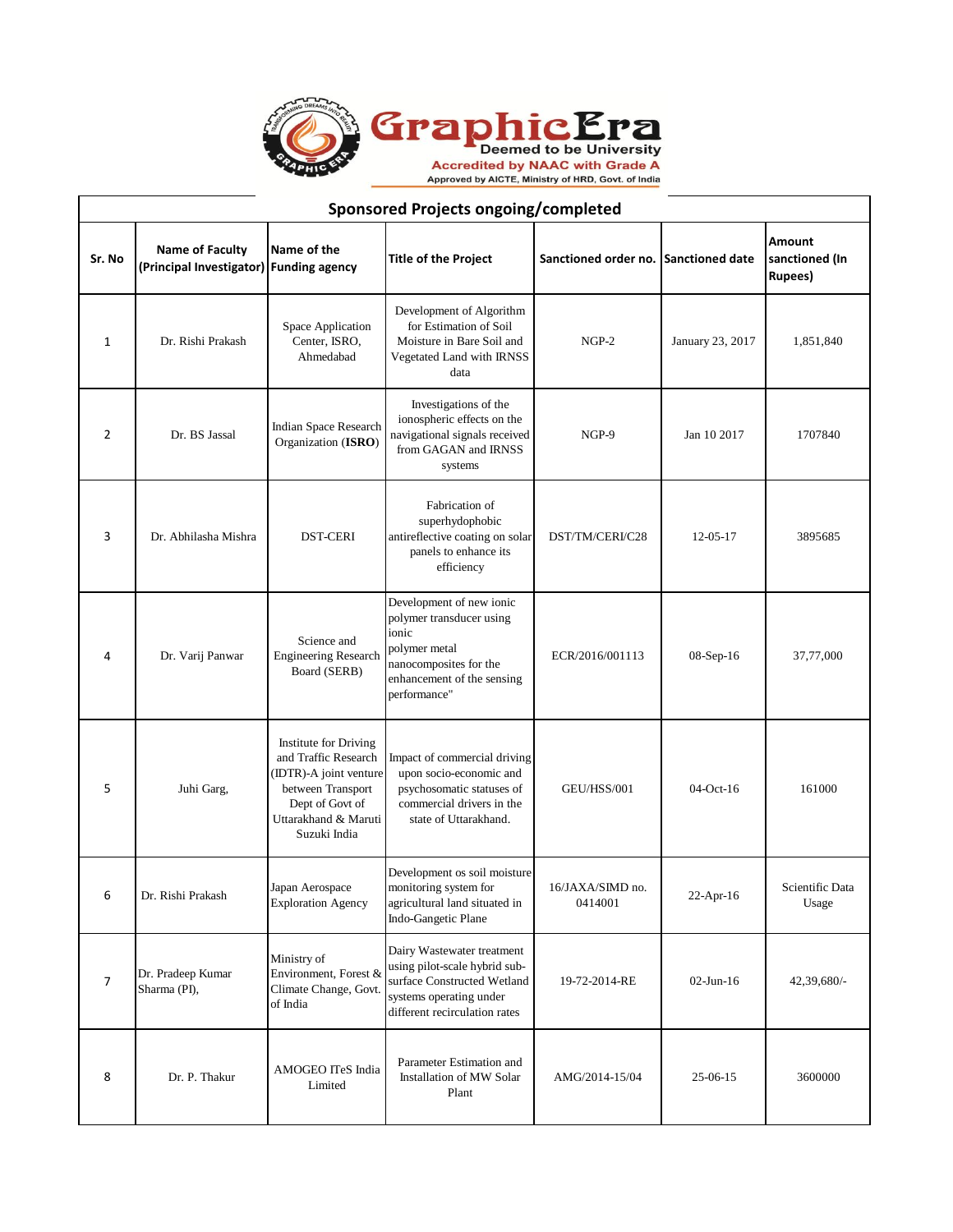| 9  | Dr. L. M. S. Palni    | <b>IMPRINT Scheme.</b><br>MHRD, DST                                                                                                                       | Nutritional security through<br>pollination security:<br>development of indigenous<br>technology for determining<br>and modeling how air<br>pollution influencing climate<br>change offects pollination | Sanctioned. Formal<br><b>Order Awaited</b> | Feb-16         | $3,00,00,000/$ - |
|----|-----------------------|-----------------------------------------------------------------------------------------------------------------------------------------------------------|---------------------------------------------------------------------------------------------------------------------------------------------------------------------------------------------------------|--------------------------------------------|----------------|------------------|
| 10 | Mr. Deepak Negi       | University Funded<br>Project                                                                                                                              | Formula Racing Car                                                                                                                                                                                      | GEU/UFP/2015/01                            | 17-Apr-15      | $4,00,000/$ -    |
| 11 | Mr Ankit Kumar        | <b>University Funded</b><br>Project                                                                                                                       | Gocart Racing Car                                                                                                                                                                                       | GEU/UFP/2015/02                            | $17-Apr-15$    | 1,50,000/-       |
| 12 | Mr Deepak Rajput      | <b>University Funded</b><br>Project                                                                                                                       | Effi<br>Car<br>(ATV)<br>Championship two seater<br>Electric car Racing)                                                                                                                                 | GEU/UFP/2015/03                            | $22-Apr-15$    | $68,000/-$       |
| 13 | Mr. Saurab Khanduri   | <b>University Funded</b><br>Project                                                                                                                       | EcoCart Racing Car,                                                                                                                                                                                     | GEU/UFP/2015/04                            | 25-Apr-15      | $1,00,000/-$     |
| 14 | Dr. Poorniam Mittal   | <b>University Funded</b><br>Project                                                                                                                       | Modeling and Simulation of<br><b>Novel Structures of OTFTs</b><br>and OLEDs and their<br>Application in VLSI Circuits                                                                                   | GEU/UFP/2015/05                            | $06 - 05 - 15$ | 25,55,000/-      |
| 15 | Juhi Garg             | <b>Institute for Driving</b><br>and Traffic Research<br>(A joint venture<br>between Transport<br>Dept of Govt of<br>Uttarakhand & Maruti<br>Suzuki India) | Impact of commercial<br>driving upon socio-<br>economic and<br>psychosomatic statuses of<br>commercial drivers in the<br>state of Uttarakhand.                                                          | IDTR/UK/0045/2016-17                       | $10-04-16$     | $1,61,000/-$     |
| 16 | Dr. P K Sharma        | Dept of<br>Biotechnology,<br>Ministry of Science<br>and Technology, Govt.                                                                                 | Design Up gradation of<br>Vertical Sub Surface<br>Constructed Wetland Unit<br>For Treatment of Dairy                                                                                                    | BT/PR7545/BCE/8/999/<br>2013-2014          | $06 - 05 - 15$ | 14,56,000/-      |
| 17 | Dr. V. K. Tewari      | DST, New Delhi                                                                                                                                            | TBI (Technology Based<br>Incubation Centre)                                                                                                                                                             | No. 22/4/2014-NEB (C)                      |                | 2,94,20,000/-    |
| 18 | Dr. P. K. Emani (PI)  | Government of India<br>Department of Atomic<br>Energy BRNS                                                                                                | Seismic behavior of large pile<br>groups in liquefying soils<br>using parallel processing<br>methods.                                                                                                   | 2012/36/49-BRNS                            | 18-03-13       | 24,35,000/-      |
| 19 | Akhilesh Sharma       | <b>University Funded</b><br>Project                                                                                                                       | Website<br>Alumni<br>development                                                                                                                                                                        | GEU/UFP/2014/05                            | 27-05-14       | $2,00,000/$ -    |
| 20 | Mr Saurab Khanduri    | <b>University Funded</b><br>Project                                                                                                                       | Gocart Racing Car                                                                                                                                                                                       | GEU/UFP/2014/04                            | $20 - 05 - 14$ | $1,50,000/-$     |
| 21 | Mr Ankit Kumar Sharma | <b>University Funded</b><br>Project                                                                                                                       | EcoCart Racing Car                                                                                                                                                                                      | GEU/UFP/2014/03                            | $14 - 05 - 14$ | $3,00,000/$ -    |
| 22 | Mr Bordolai           | <b>University Funded</b><br>Project                                                                                                                       | <b>Admission Counseling</b><br>software development                                                                                                                                                     | GEU/UFP/2014/02                            | 09-05-14       | 2,00,000/-       |
| 23 | Dr. Devesh P Singh    | <b>University Funded</b><br>Project                                                                                                                       | Android based software<br>projects                                                                                                                                                                      | GEU/UFP/2014/01                            | 08-05-14       | 2,00,000/-       |
| 24 | Dr. Kumud Pant        | Uttarakhand State<br>Technology                                                                                                                           | Elucidation of possible<br>vaccine candidates and drug<br>Council of Science and targets for Encephalitis using<br>reverse vaccinology<br>approach.                                                     | UCS&T/R&D/LS-18/12-<br>13/6141             | NA             | 3,40,000/-       |
| 25 | Dr. Pravin P Patil    | DST, New Delhi                                                                                                                                            | Development of Simulation<br><b>Tool for Vibration Based</b><br>Electromechanical Omega<br>Type Mass Flow Sensor                                                                                        | SERB/F/0955/2013-14                        | $01$ -Jul-13   | 18,30,000/-      |
| 26 | Dr. B. S. Jassal      | ISRO, Dept. of space<br>Bangalore                                                                                                                         | Rain fade mitigation for Ka<br>band communication<br>satellites                                                                                                                                         | ISRO/RES/4/610/2013-<br>14                 | 12-Aug-13      | 11,98,000/-      |
| 27 | Mr. Amir Sheikh       | Instituion of<br>Engineers, India                                                                                                                         | Studies of Effect of PVD<br>Coating on the Corrosion<br><b>Behavior of Magnesium</b>                                                                                                                    | SCK/T-R&D/2017070                          | Year 2013      | $1,00,000/-$     |